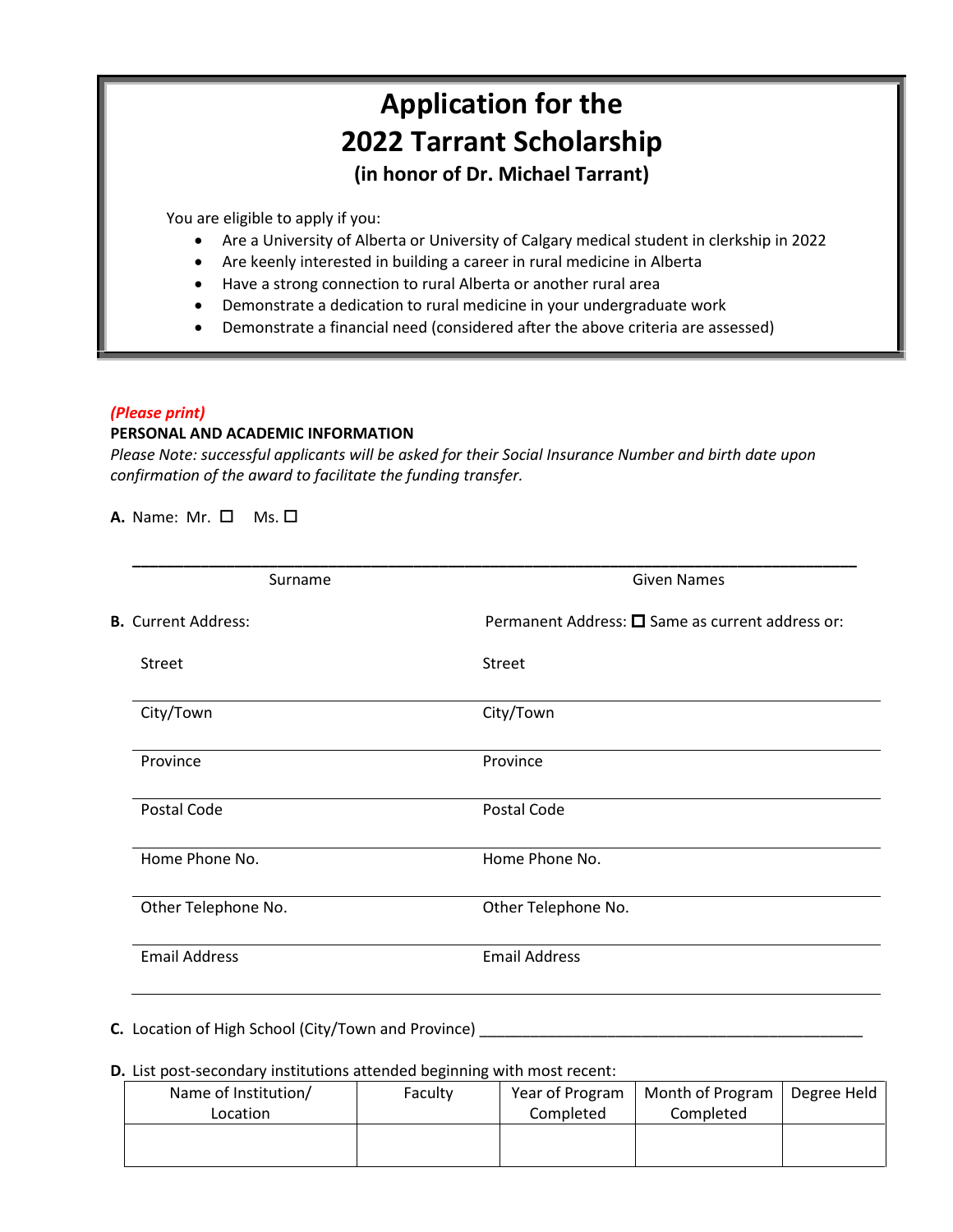| Name of Institution/ | Faculty | Year of Program | Month of Program | Degree Held |
|----------------------|---------|-----------------|------------------|-------------|
| Location             |         | Completed       | Completed        |             |
|                      |         |                 |                  |             |
|                      |         |                 |                  |             |
|                      |         |                 |                  |             |
|                      |         |                 |                  |             |
|                      |         |                 |                  |             |
|                      |         |                 |                  |             |

# **E.** Will you be in clerkship in 2022? Yes  $\Box$  No  $\Box$

### **F. ONE-PAGE BIOGRAPHY**

**On one sheet of paper**, outline the reasons you are going to pursue a career in rural medicine. Attach the biography to this application.

## **G. SUMMARY OF RURAL EXPERIENCE**

**On a separate sheet of paper, provide a detailed description of your rural experience, (i.e., shadowing, rural rotations and volunteer experience). NOTE: Provide details about your shadowing experience, including duration, location and preceptor's name.**

### **H. EXTRA-CURRICULAR ACTIVITIES**

List below, in point form, all university, community and personal activities you have participated in during your past year of studies. Please identify any positions that are paid positions. Describe the time commitment and involvement, as well as any executive positions you held. List any honors or achievements you have attained in areas such as sports, arts, etc.

| <b>Time Commitment</b><br><b>Activity</b> |                 | <b>Time Commitment</b> |
|-------------------------------------------|-----------------|------------------------|
|                                           | Hours per month | Number of months       |
|                                           |                 |                        |
|                                           |                 |                        |
|                                           |                 |                        |
|                                           |                 |                        |
|                                           |                 |                        |
|                                           |                 |                        |

#### **I. FINANCIAL INFORMATION**

#### **The following financial information must be supplied if you are to be considered for this scholarship.**

\_\_\_\_\_\_\_\_\_\_\_\_\_\_\_\_\_\_\_\_\_\_\_\_\_\_\_\_\_\_\_\_\_\_\_\_\_\_\_\_\_\_\_\_\_\_\_\_\_\_\_\_\_\_\_\_\_\_\_\_\_\_\_\_\_\_\_\_\_\_\_\_\_\_\_\_\_\_\_\_\_\_\_\_\_\_\_\_\_\_\_\_\_\_\_\_\_\_\_\_\_\_\_\_\_\_\_\_\_\_\_\_\_\_\_\_

1. Marital status:  $\square$  Single, divorce, widow(er)  $\square$  Married or common law

Number of dependent children entitled and Ages

Are they residing with you? Yes  $\Box$  No  $\Box$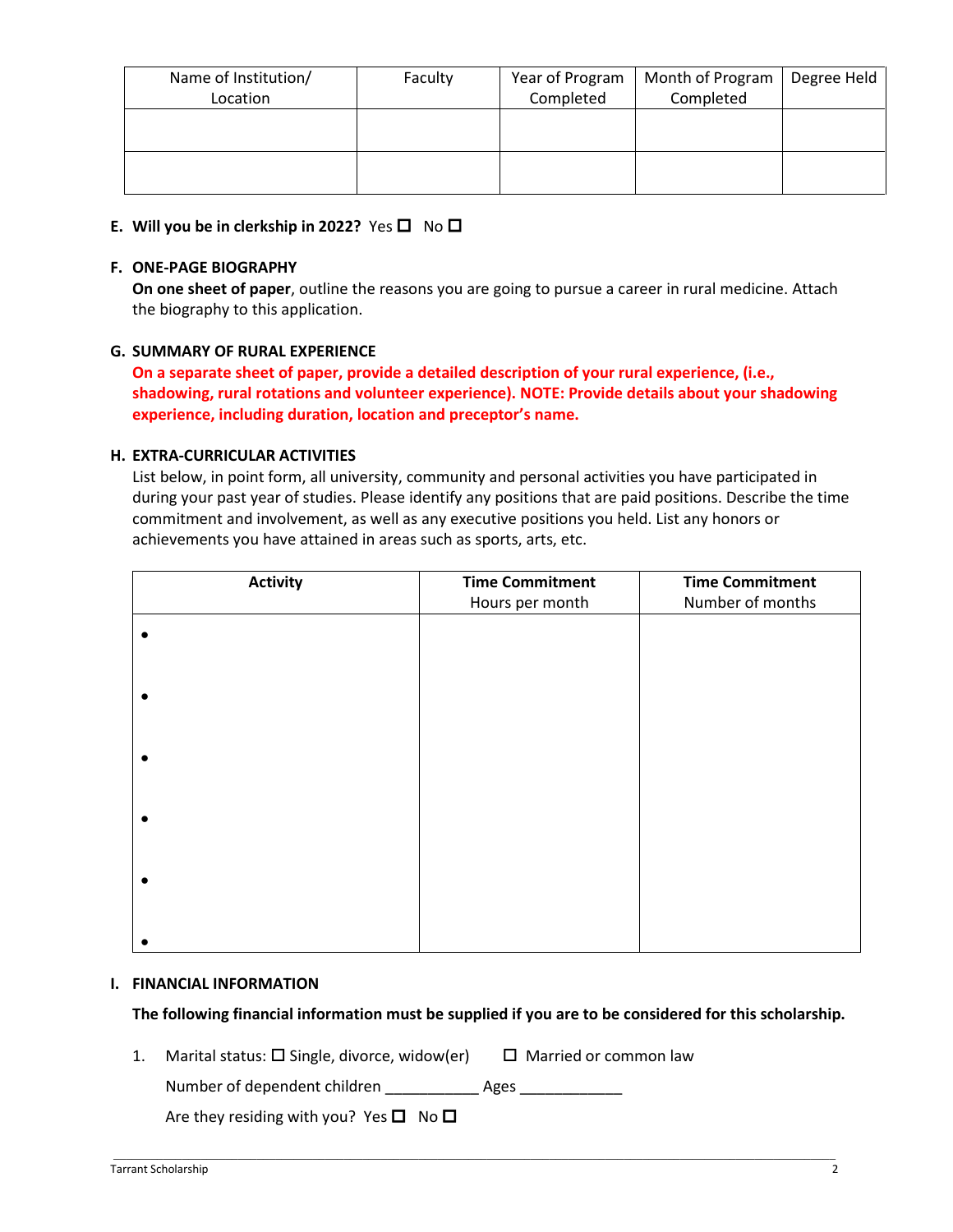| 2. | If you are married or in a common-law relationship, or intending to marry or live common-law in<br>the upcoming year:           |  |  |  |
|----|---------------------------------------------------------------------------------------------------------------------------------|--|--|--|
|    |                                                                                                                                 |  |  |  |
|    | If partner is a student, indicate program of studies and their net monthly earnings:                                            |  |  |  |
|    |                                                                                                                                 |  |  |  |
|    |                                                                                                                                 |  |  |  |
| 3. | Anticipated income this year (including any income earned during the summer break): \$                                          |  |  |  |
| 4. | Did you apply for a student loan for the upcoming year? Yes $\Box$ No $\Box$                                                    |  |  |  |
|    |                                                                                                                                 |  |  |  |
|    | If you are married, does your spouse have a student loan? Yes $\square$ No $\square$                                            |  |  |  |
|    | If yes, specify outstanding amount: \$                                                                                          |  |  |  |
|    | If making payments, specify amount: \$___________________                                                                       |  |  |  |
| 6. | Did you receive funds from your parents last year? Yes $\square$ No $\square$ Amount \$                                         |  |  |  |
| 7. | Are you able to receive funds from your parents this year? Yes $\square$ No $\square$ Amount \$<br>Explain:                     |  |  |  |
|    |                                                                                                                                 |  |  |  |
|    |                                                                                                                                 |  |  |  |
|    |                                                                                                                                 |  |  |  |
| 8. | Current value of your (and your partner's) assets. (MUST BE COMPLETED OR MARKED NIL)                                            |  |  |  |
|    | <b>HOUSE</b>                                                                                                                    |  |  |  |
|    | value $\begin{array}{ccc}\n5 & \text{S} \\ \hline\n\end{array}$ Amount Owing Date of Purchase Monthly Mortgage Payment<br>Value |  |  |  |
|    | <b>VEHICLE</b><br>$\frac{1}{2}$<br>Amount Owing $\frac{2}{2}$<br>Date of Purchase Monthly Payment                               |  |  |  |
|    | Value                                                                                                                           |  |  |  |
|    | INVESTMENTS e.g. GICs, Bonds, Stocks, Trust Accounts, Mutual Funds, Pensions (Identify those in an RRSP)                        |  |  |  |

\_\_\_\_\_\_\_\_\_\_\_\_\_\_\_\_\_\_\_\_\_\_\_\_\_\_\_\_\_\_\_\_\_\_\_\_\_\_\_\_\_\_\_\_\_\_\_\_\_\_\_\_\_\_\_\_\_\_\_\_\_\_\_\_\_\_\_\_\_\_\_\_\_\_\_\_\_\_\_\_\_\_\_\_\_\_\_\_\_\_\_\_\_\_\_\_\_\_\_\_\_\_\_\_\_\_\_\_\_\_\_\_\_\_\_\_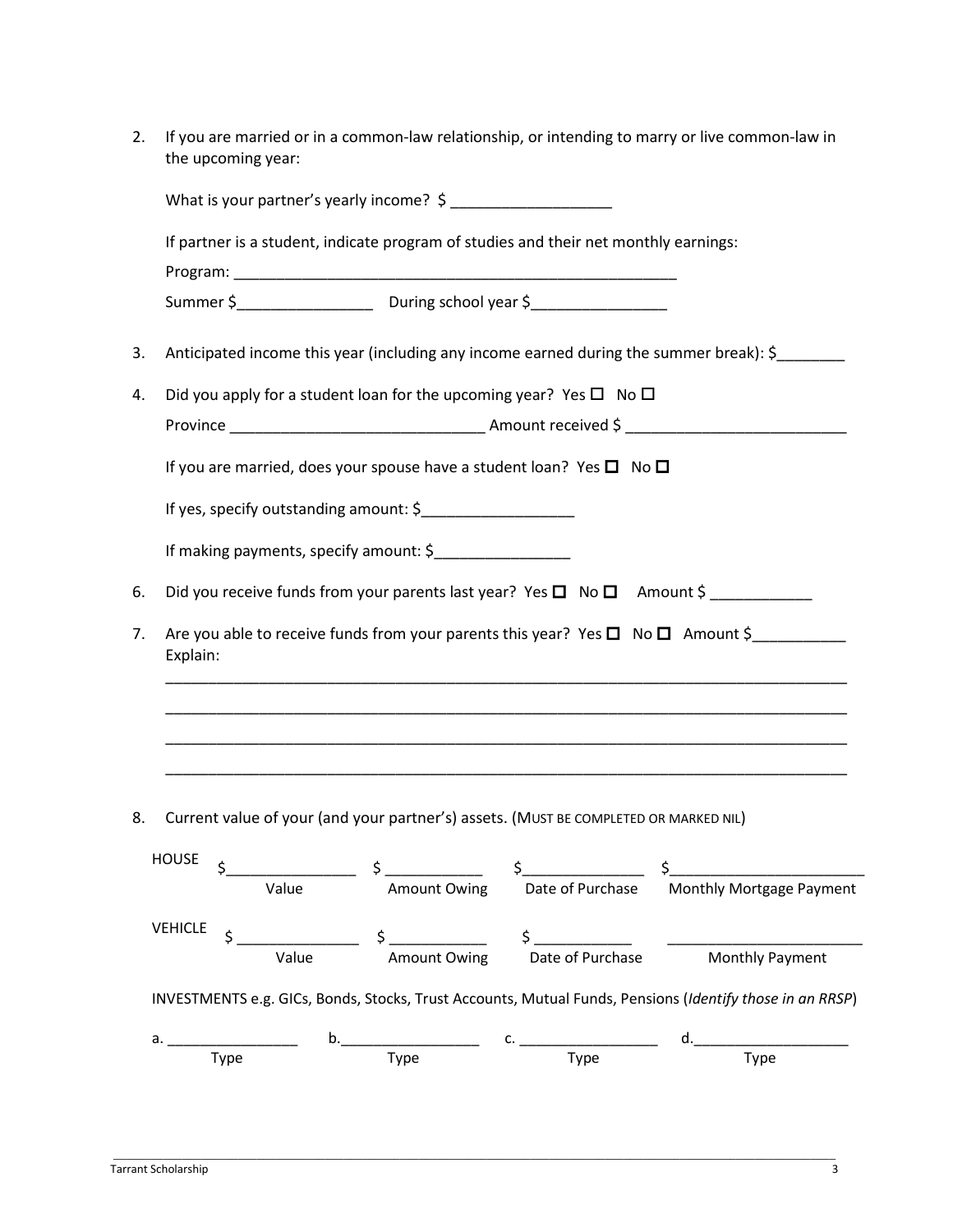9. Complete the budget (below) for the coming academic year, beginning in September.

If married or living common-law, the budget should be for the whole family (explain any extenuating circumstances in the space provided).

\_\_\_\_\_\_\_\_\_\_\_\_\_\_\_\_\_\_\_\_\_\_\_\_\_\_\_\_\_\_\_\_\_\_\_\_\_\_\_\_\_\_\_\_\_\_\_\_\_\_\_\_\_\_\_\_\_\_\_\_\_\_\_\_\_\_\_\_\_\_\_\_\_\_\_\_\_\_\_\_

| <b>EXPENSES</b>                                                                                                                                                                                                                                                                                                                                     | <b>RESOURCES</b>                                                                                |                                                                                                                                                                       |  |  |
|-----------------------------------------------------------------------------------------------------------------------------------------------------------------------------------------------------------------------------------------------------------------------------------------------------------------------------------------------------|-------------------------------------------------------------------------------------------------|-----------------------------------------------------------------------------------------------------------------------------------------------------------------------|--|--|
| $\frac{1}{2}$<br>Tuition and fees                                                                                                                                                                                                                                                                                                                   | Savings at start of<br>academic year, including<br>investments, etc.                            | $\frac{1}{2}$                                                                                                                                                         |  |  |
| $\sharp$ $\Box$<br>Books and supplies                                                                                                                                                                                                                                                                                                               | Your expected part-time<br>earnings during the<br>academic year (do not<br>include any stipend) | $\zeta$                                                                                                                                                               |  |  |
| Where do you plan on living while attending<br>university?                                                                                                                                                                                                                                                                                          | Stipend                                                                                         | $\sharp$                                                                                                                                                              |  |  |
| Parents' home $\square$ University housing $\square$<br>Other $\square$                                                                                                                                                                                                                                                                             | Investments (specify)                                                                           | $\sharp$ and $\sharp$                                                                                                                                                 |  |  |
| Estimate living costs (including food, rent,<br>transportation, utilities, clothing, and personal<br>expenses)                                                                                                                                                                                                                                      | Specify                                                                                         | Scholarships/bursaries (only those confirmed)<br><u> 1990 - Johann John Stone, markin amerikan bahasa dan berkembang dan berkembang dan bahasa dan berkembang dan</u> |  |  |
| $\frac{1}{2}$ /month x ___ months =                                                                                                                                                                                                                                                                                                                 |                                                                                                 |                                                                                                                                                                       |  |  |
| \$ __________ for the year                                                                                                                                                                                                                                                                                                                          |                                                                                                 |                                                                                                                                                                       |  |  |
| Childcare                                                                                                                                                                                                                                                                                                                                           | Contribution from your                                                                          | $\sharp$ and $\sharp$                                                                                                                                                 |  |  |
| $\frac{1}{2}$ month x __ months =                                                                                                                                                                                                                                                                                                                   | parents<br>Contribution from your                                                               |                                                                                                                                                                       |  |  |
| $\frac{1}{2}$ for the year                                                                                                                                                                                                                                                                                                                          | spouse                                                                                          | $\sharp$                                                                                                                                                              |  |  |
|                                                                                                                                                                                                                                                                                                                                                     | (Net earnings during<br>academic year)                                                          |                                                                                                                                                                       |  |  |
| Other expenses (specify with amounts)                                                                                                                                                                                                                                                                                                               | Other income (specify)                                                                          |                                                                                                                                                                       |  |  |
|                                                                                                                                                                                                                                                                                                                                                     |                                                                                                 |                                                                                                                                                                       |  |  |
|                                                                                                                                                                                                                                                                                                                                                     |                                                                                                 |                                                                                                                                                                       |  |  |
|                                                                                                                                                                                                                                                                                                                                                     |                                                                                                 |                                                                                                                                                                       |  |  |
| $\begin{picture}(20,10) \put(0,0){\line(1,0){10}} \put(15,0){\line(1,0){10}} \put(15,0){\line(1,0){10}} \put(15,0){\line(1,0){10}} \put(15,0){\line(1,0){10}} \put(15,0){\line(1,0){10}} \put(15,0){\line(1,0){10}} \put(15,0){\line(1,0){10}} \put(15,0){\line(1,0){10}} \put(15,0){\line(1,0){10}} \put(15,0){\line(1,0){10}} \put(15,0){\line(1$ |                                                                                                 | \$                                                                                                                                                                    |  |  |
| <b>TOTAL EXPENSES</b>                                                                                                                                                                                                                                                                                                                               | <b>TOTAL RESOURCES</b>                                                                          |                                                                                                                                                                       |  |  |

\_\_\_\_\_\_\_\_\_\_\_\_\_\_\_\_\_\_\_\_\_\_\_\_\_\_\_\_\_\_\_\_\_\_\_\_\_\_\_\_\_\_\_\_\_\_\_\_\_\_\_\_\_\_\_\_\_\_\_\_\_\_\_\_\_\_\_\_\_\_\_\_\_\_\_\_\_\_\_\_\_\_\_\_\_\_\_\_\_\_\_\_\_\_\_\_\_\_\_\_\_\_\_\_\_\_\_\_\_\_\_\_\_\_\_\_